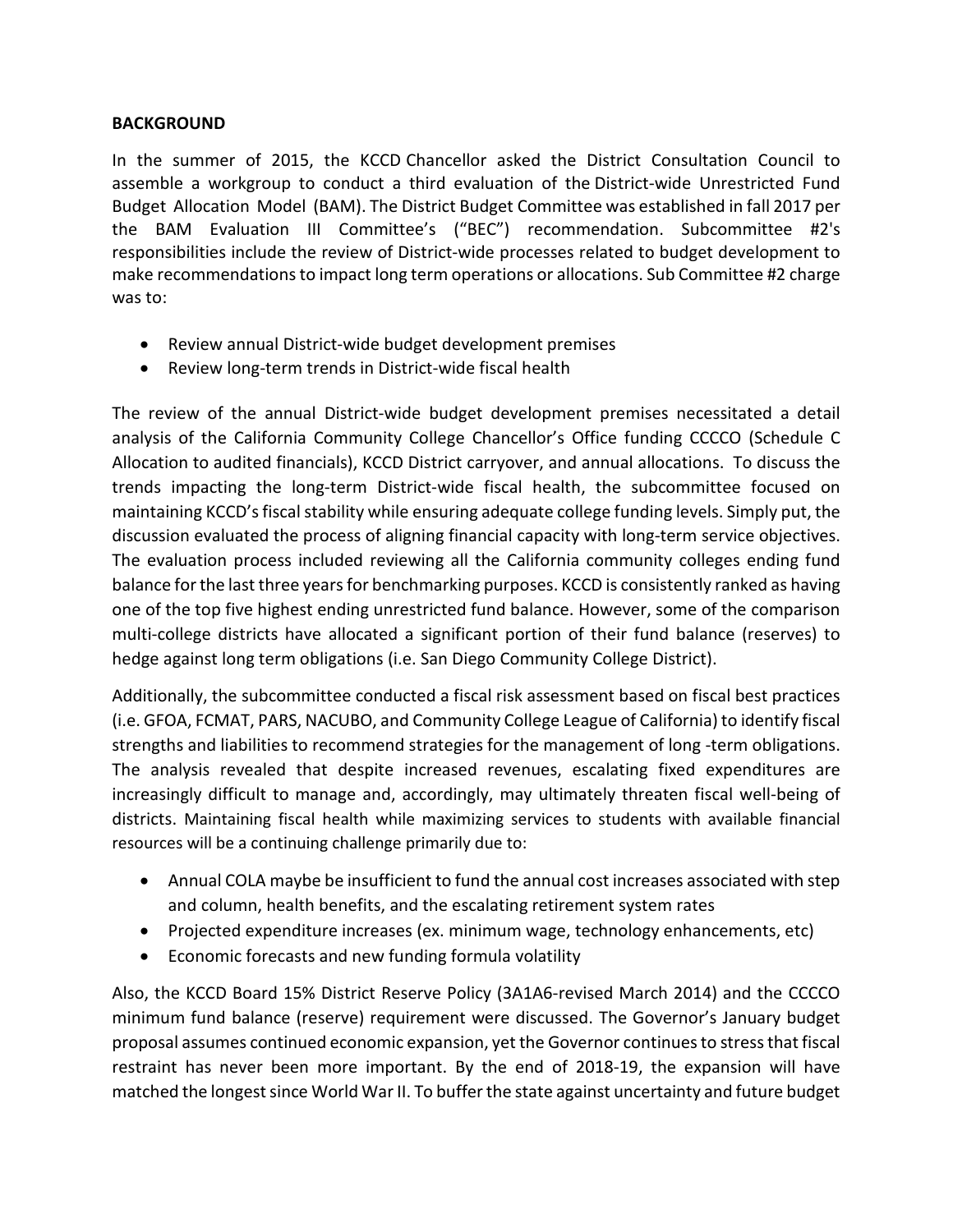cuts, the Governor proposes to fund the Rainy Day Fund in 2018-19 at 100% of its constitutional target (10% of expenditures), bringing total state reserves to approximately \$15.7 billion. According to the Governor, even a mild recession could result in lost revenue of \$20 billion annually, and recovery takes years.

## **RECOMMENDATION**

The District Budget Committee's fiscal analysis reveals the following needs with respect to the annual District-wide budget development premises and campus stakeholders.

- Improve clarity of model components
- Promote transparency of the KCCD budgeting process and fiscal matters
- Foster an environment of understanding by communicating linkage between FTES generation and allocations

Also, the District Budget Committee recommends that the District establish a formal framework and process for analyzing the long term fiscal health of the District. This analysis should take into account potential financial risks, legislative mandates, and educational program needs in the foreseeable future. Also, the review should be applied within the context of long-term forecasting, thereby avoiding placing too much emphasis upon any one time. In establishing the framework, a variety of factors should be considered, including:

- 1. The predictability of revenues and the diversification of revenue
- 2. The perceived exposure to significant one-time outlays (e.g., disasters, immediate capital needs, state budget cuts), volatility of expenditures, and potential drain upon general fund resources from other funds
- 3. The potential impact on the entity's bond ratings and the corresponding increased cost of borrowed funds;
- 4. Cash flow requirements and the relationship between budgeted reserves and actual cash on hand;
- 5. Regulatory commitments and assignments;
- 6. Benchmarking with the other California community colleges.

## *Appropriate Reserve Level*

After completing the long term fiscal health analysis, the policy governing the general fund unrestricted fund balance (reserve) should be reviewed. The Government Finance Officers Association (GFOA) and Fiscal Crisis & Management Assistance Team (FCMAT) recommend, the adequacy of general fund unrestricted fund balance take into account each institution's own unique circumstances. At a minimum, the California Community College Chancellor's Office (CCCCO) recommends a 3% -5% fund balance. Other best practices and regardless of size, the maintain unrestricted budgetary fund balance in their general fund of no less than two months of regular general fund operating revenues or regular general fund operating expenditures.